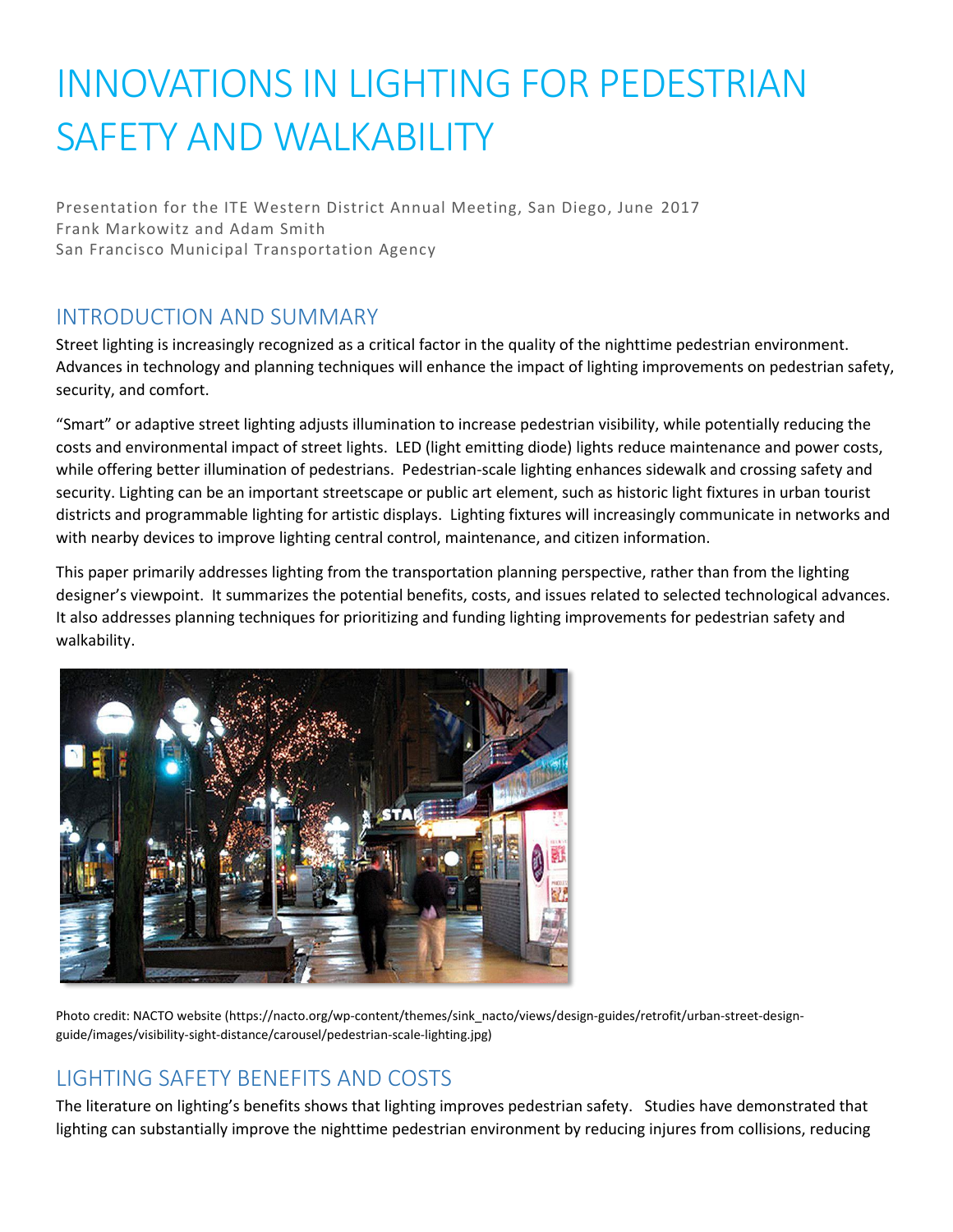crime, and improving perceived walking comfort. Despite the clear benefits of lighting improvements, these can be expensive, especially when compared to other pedestrian safety improvements.

#### SAFETY BENEFITS

About two-thirds of pedestrian fatalities in the U.S. occur at night or under low-light conditions. Pedestrian fatalities are 3 to 6.75 times more likely at night, taking into account pedestrian volumes (Sullivan and Flanagan, 1999). Several studies have found that pedestrian injuries at nighttime are typically reduced by roughly half by illumination (Schwab et al., 1982, Elvik, 1995, Commission Internationale de l'Eclairage, 1992).

San Francisco's innovative WalkFirst project ranked roadway lighting improvements as highly effective at improving pedestrian safety, medium cost, and long time frame (San Francisco City and County, 2014). The project's toolkit webpage suggested that lighting improvements should be targeted especially to locations with a high nighttime crash profile and to complex intersections.

A comprehensive review of 13 studies concluded that improved street lighting also significantly reduces crime (Welsh and Farrington, 2008). Enhanced lighting may improve daytime personal security on affected blocks, perhaps by communicating to potential criminals that there is greater public attention to the location.

Lighting is also a major factor in perceived walking comfort. "Low lighting" was one of the primary barriers Seattle residents cited as discouraging walking after dark (Seattle, 2012).

#### COSTS

Lighting improvements tend to be relatively expensive compared to other typical pedestrian improvements. For example, in San Francisco, pedestrian-scale lighting was estimated to cost \$610,000 to furnish and install 34 poles spaced about 50 feet apart around a rail station (SFMTA, 2015). By comparison, in San Francisco, converting a crosswalk to more visible continental striping costs roughly \$5,000, signal timing/phasing changes cost roughly \$4,000 to \$11,000 per intersection, curb bulb-outs are approximately \$100,000 per corner, and installing a traffic signal is typically close to \$400,000 per intersection (SFMTA, 2015a). (These comparison costs include soft costs like planning, design, and permits.)

## LIGHTING TECHNOLOGIES

#### "SMART LIGHTING"

"Smart" (or adaptive) lighting has promise for safety and energy benefits based on limited studies. University of Nevada, Las Vegas, researchers found a statistically significant increase in driver yielding by using supplemental lighting for a crosswalk, triggered by automated detection of pedestrians. The University of California, Davis, cut energy costs by 50- 60% by using lighting on campus paths that adapts illumination levels to pedestrian activity (UC Davis, 2013).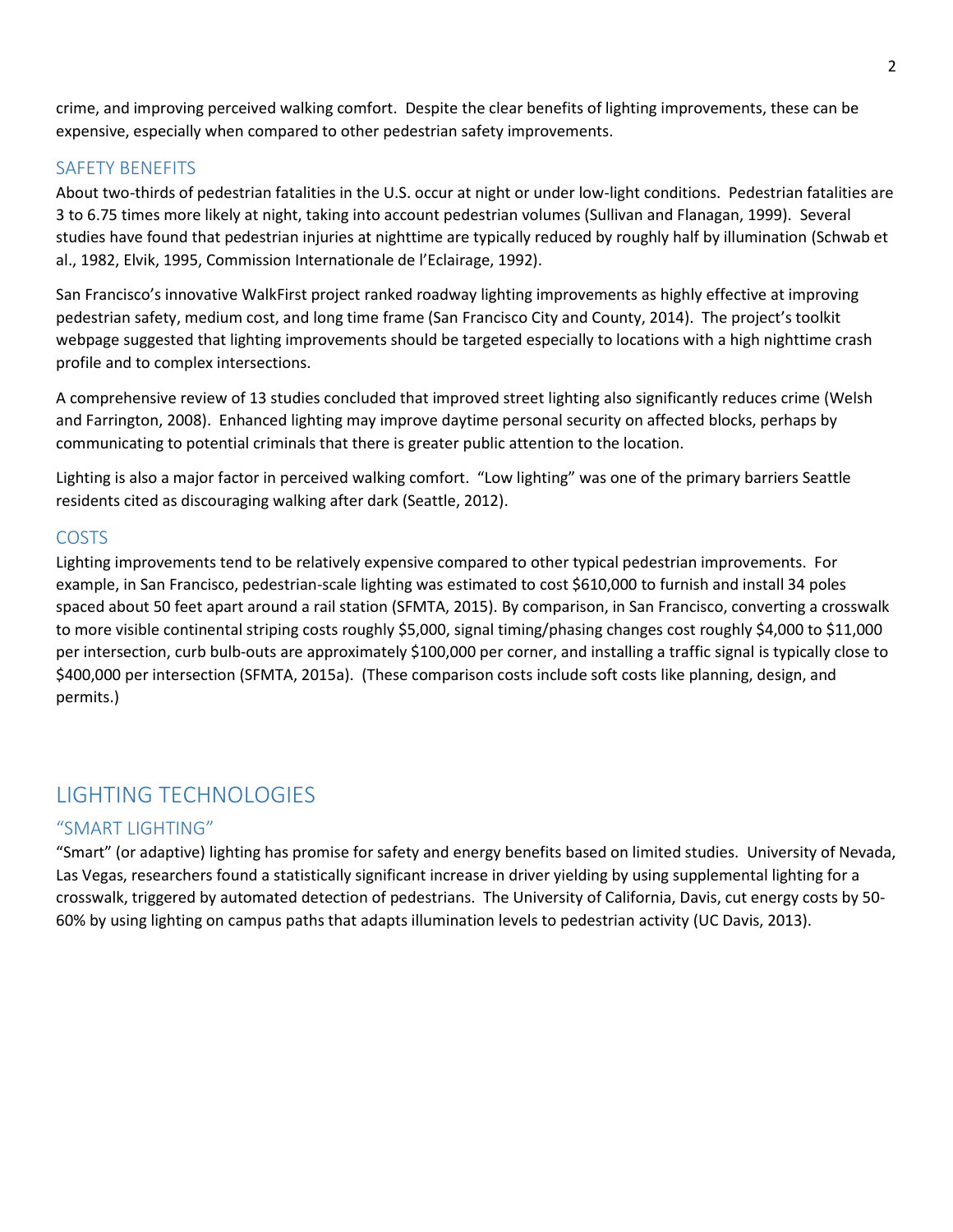

Left: Supplemental crosswalk lighting triggered by pedestrian video detection. (Image credit: https://safety.fhwa.dot.gov/ped\_bike/tools\_solve/ped\_scdproj/webinar052809/las\_vegas/) Right: Michael Siminovitch, director of UC Davis' California Lighting Technology Center, demonstrates how the lights switch from low power to high power when someone is detected walking or driving nearby. (Karen Higgins/UC Davis photo)

#### LED LIGHTING

LED benefits, by contrast to Smart Lighting, have been proven in large-scale implementation efforts. The City of Los Angeles street lighting cut energy usage, saving \$9 million annually, by replacing incandescent with LED lighting (Gerdes, 2013). LED lights also offer a better color rendition, and last three times longer than High Pressure Sodium (HPS), but can have greater glare impacts. Vancouver, BC, prioritized LED installation at 44 locations based on pedestrian safety considerations (Luba, 2014).

#### BOLLARD LIGHTING

Rensselaer Polytechnic University's Lighting Research Center concluded that a bollard-based fluorescent lighting system mounted at the ends of a crosswalk "could be a feasible approach with reduced costs to improving pedestrian visibility" (Bullough et al., 2009). A pilot demonstration found vertical illumination of 40-50 lux at the ends of the crosswalk and 10 lux in the center of the crosswalk, which observers found significantly brighter and higher contrast, but also more glare-producing, than standard high pressure sodium overhead lighting. An economic analysis suggested this system would have lower initial and operating costs than several alternatives.



Bollard lighting. Image credit: RPI website.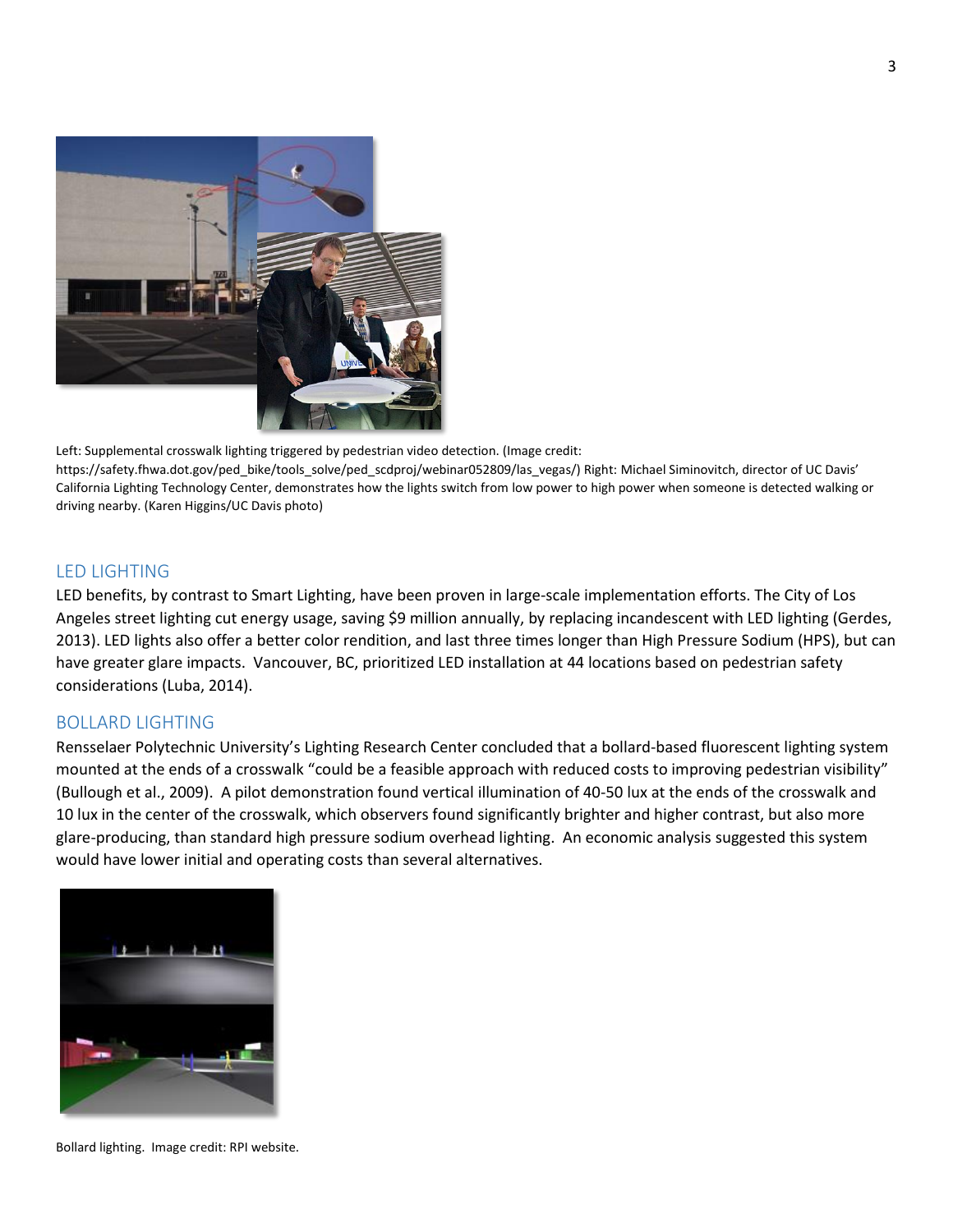#### ARTISTIC, HISTORIC, AND PROGRAMMABLE LIGHTING

Artistic or historic lighting has been used for decades to provide a unique sense of place to such popular tourist locations as San Diego's Gaslamp District, Vancouver's Gastown, and San Francisco's Market Street Path of Gold. Technological advances provide additional options for using programmable lighting to enhance the identity and nighttime interest of such locations. For example, programmable lighting was used in Vancouver's False Creek as a major attraction for the 2010 Winter Olympics (CDm2, 2012). This provided both a lighting show and unusual aesthetics of the oversized light fixtures themselves. San Francisco uses colored lighting of City Hall's exterior for special occasions. Public arts group ILLUMINATE is raising funds for a "Lightrail" installation that will flash lights along San Francisco's Market Street in time with the trains in a subway underneath, plus providing the historic Path of Gold lighting with LED bulbs (ILLUMINATE, 2017).



Left: Vancouver's False Creek Olympic Plaza. Photo credit: DIALOG, Stephane Laroye [\(https://laroye.ca/\)](https://laroye.ca/). Right: ILLUMINATE's proposed San Francisco Lightrail project. Photo credit: ILLUMINATE (http://illuminatethearts.org/projects/)

#### THE INTERNET OF THINGS

Lighting fixtures can be tied into the municipal communications networks for purposes of central control of lighting, communicating lighting maintenance needs automatically, or sending messages to nearby devices. The City of San Jose, for example, has a pilot project to control lighting wirelessly (Philips, 2015). The German town of Wipperfurth is testing similar controls, plus use of LED luminaires to transmit civic announcements to Bluetooth-enabled devices (Halper, 2017).

### PLANNING AND PRIORITIZING PEDESTRIAN LIGHTING FOR PEDESTRIANS

There are generally recognized engineering standards and guidelines for street lighting for illuminating the roadway (e.g., the Illuminating Engineering Society of North America, *American National Standard Practice for Roadway Lighting. Recommended Practice*, 2014). Procedures for assessing intersection lighting needs have also been proposed. The Transportation Association of Canada (2006) procedure develops a score based on geometric, operational, environmental, and crash factors. Key criteria are traffic volumes, nighttime crashes that may be attributed to the lack of illumination, presence of crosswalks, and the extent of raised medians. Higher scores indicate the need for full illumination (vs. partial or delineation illumination).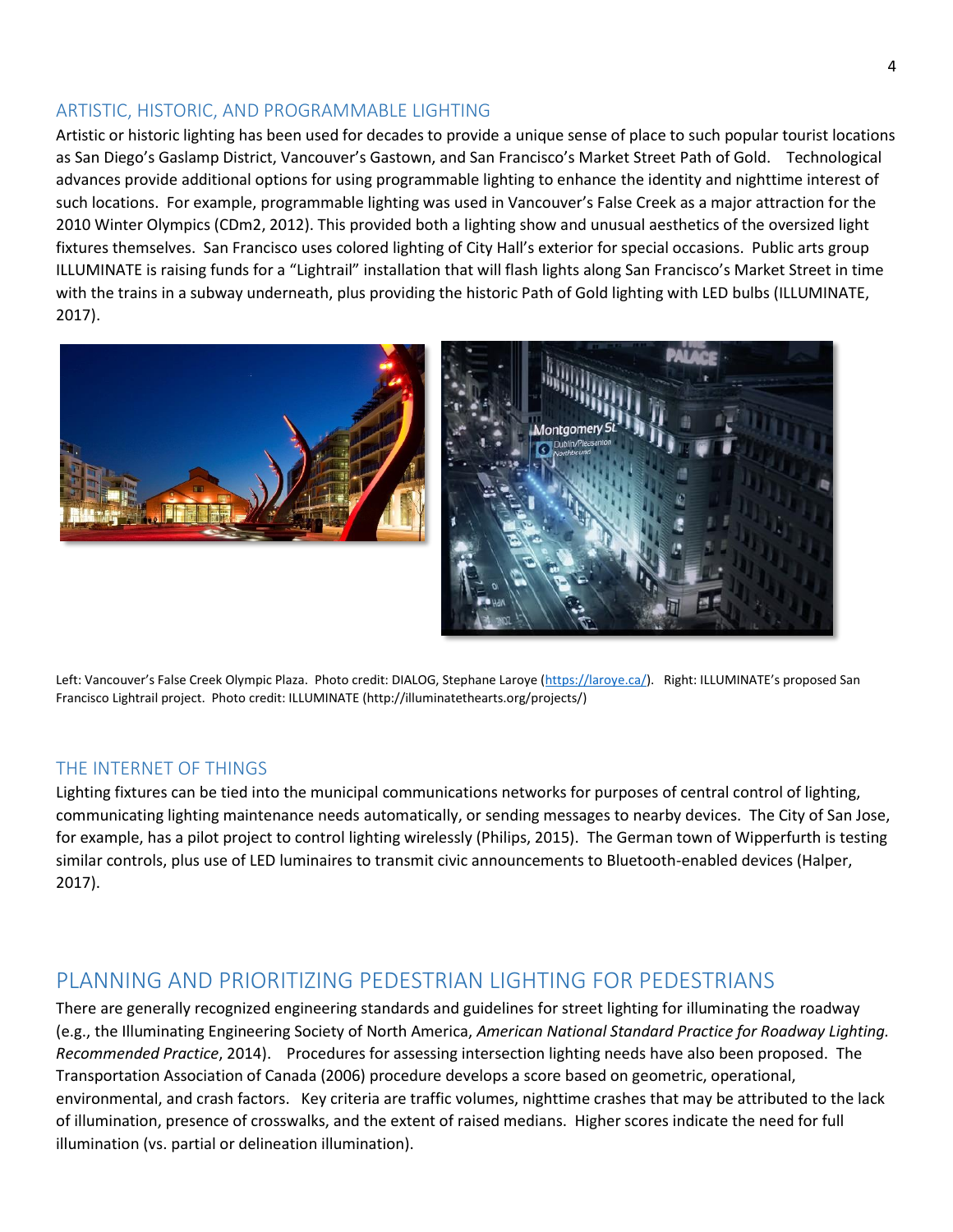Donnell, Porter, and Shankar (2010) attempted to develop a framework for assessing the potential safety benefits of lighting improvements at a variety of intersection types and locations. They explored issues, such as availability of relevant data; the analytical framework related to different intersection classifications; and statistical model development. They found a much lower overall safety benefit from lighting than some published studies (with a crash reduction factor of 11.9%), but consistent with estimates included in Highway Safety Manual research.

Guidance in planning and prioritizing the installation of lighting related specifically to pedestrians is limited. There are a handful of cities that have presented work in this area. Below are two examples.

#### SEATTLE

The City of Seattle is an unusual municipality in that it has established criteria for locating pedestrian-scale lighting. Its *Pedestrian Lighting Citywide Plan* (2012) includes maps with priority locations (including areas, arterial street segments, intersections, and trails) for pedestrian-scale lighting. Criteria include:

- Pedestrian demand (based on land uses);
- Socio-economic status (with traditionally under-served areas prioritized); and
- Street segment classification (importance in pedestrian network).



Pedestrian Lighting High Priority Areas. City of Seattle, Pedestrian Lighting Citywide Plan, 2012.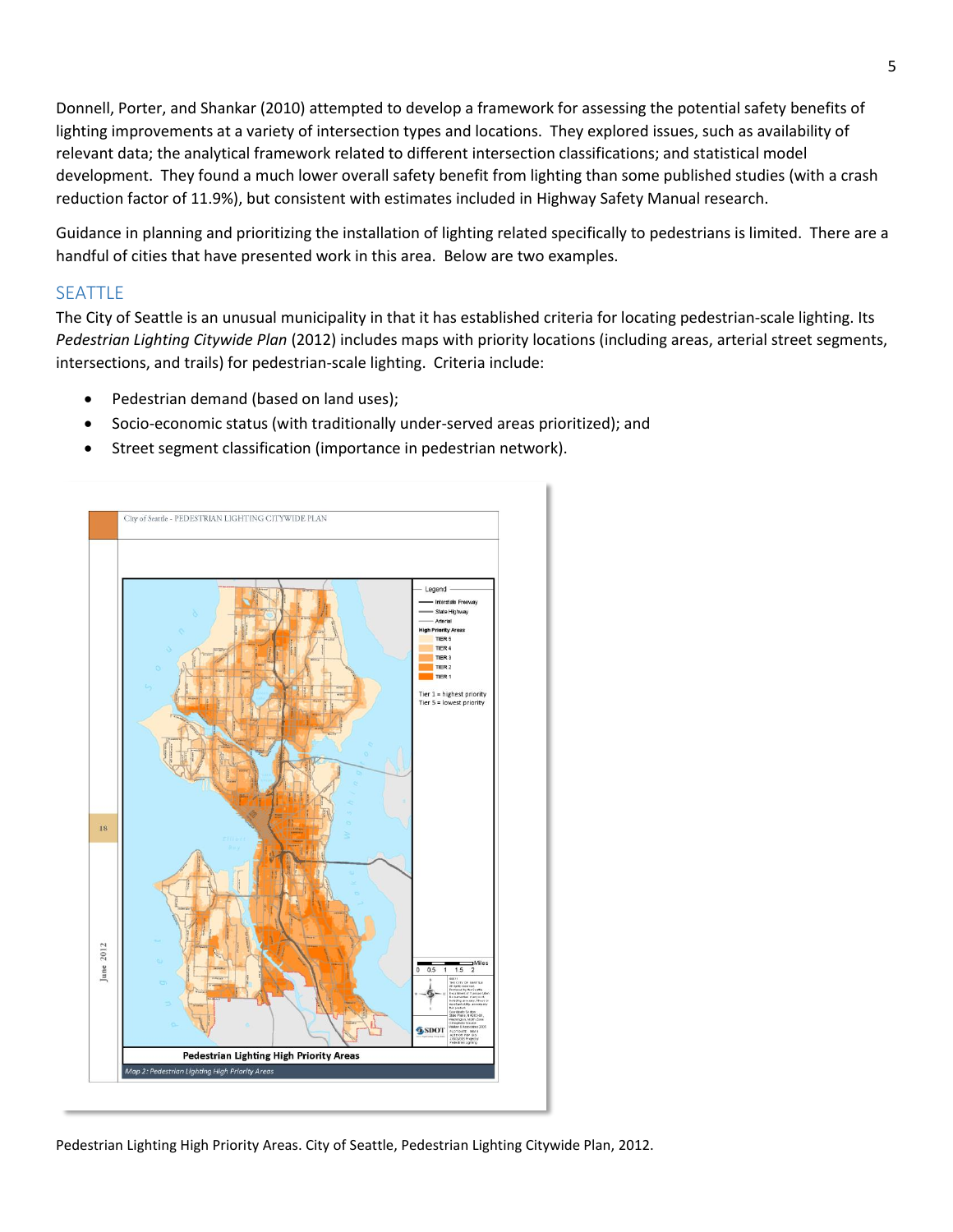#### SAN JOSE

The City of San Jose Downtown Street and Pedestrian Lighting Master Plan was created in 2003 as part of its Downtown Streetscape Master Plan. The plan's primary goal is to create cohesive and consistent lighting design as incremental improvements are implemented in Downtown over the long-term. The Lighting Master Plan acknowledges the scarcity of funding, but address this through a variety of implementation strategies:

- Plan for long-term, incremental improvements— the lighting plan is updated every five years, includes new technologies as they emerge, and adds newly funded projects as budgets and funding priorities are updated;
- Re-use and retrofit existing infrastructure with newer technology;
- Identify first and second tier priority for planned projects;
- Take advantage of ongoing opportunities for lighting improvements in upcoming private and public developments by requiring new developments to meet Downtown Lighting Master Plan lighting levels and standards; and
- Improve maintenance practices by standardizing and streamlining maintenance procedures.

#### FRAMEWORK FOR IMPLEMENTING LIGHTING IMPROVMENTS

Given the inexperience on the part of many municipal governments in preparing and implementing pedestrian lighting plans, a system is needed that can be used for prioritizing and channeling investment funds to areas that would most benefit from lighting improvements for pedestrians. The following is a framework for developing a priority system, based on the City of Seattle and City of San Jose pedestrian-scale lighting prioritization procedure and more general pedestrian priority systems.

- 1. Inventory existing lighting fixtures
- 2. Analyze low-light crash patterns and locations
- 3. Assess citizen preferences for lighting fixtures and strategies, including field surveys at night
- 4. Inventory crash, road, and environmental data
- 5. Develop scoring system for determining lighting need
- 6. Map lighting needs by priority classification
- 7. Prepare benefit/cost analysis for alternative lighting strategies
- 8. Compare benefit/cost ratios for lighting improvements vs. other potential roadway improvements and compare on metrics such as ease of implementation, time frame, funding availability
- 9. Recommend a specific program of improvements
- 10. Develop a funding and implementation strategy

Potential priority factors for lighting need scores include the following:

- Transit proximity;
- Street classification;
- Land use classification;
- Crime levels;
- Collision record, particularly the time and type of collisions;
- Potential for coordination with other projects; and
- Citizen input (including complaints about specific locations and response to surveys).

This scoring system should weight locations expected to have the highest number of pedestrians and where nighttime pedestrian safety and crime levels are a concern. However, there should be minimum illumination levels, based on the IES standards.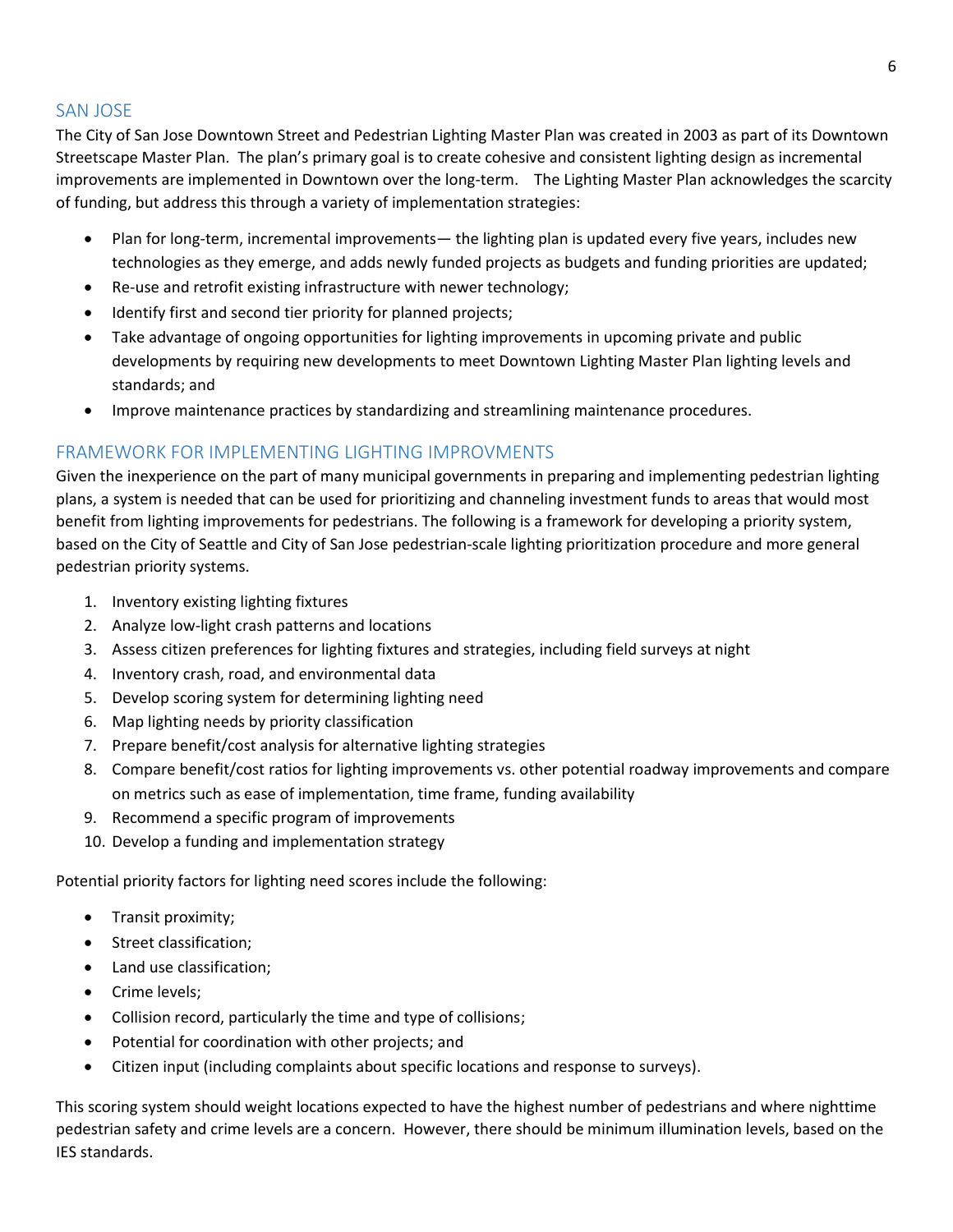# NEXT STEPS

Other promising areas for lighting research include:

- Crash reduction potential of different lighting types and strategies;
- Pedestrian preferences for different lighting types;
- Cost-effectiveness of lighting improvements versus other pedestrian improvements; and
- Impact of lighting conditions on the effectiveness of vehicle-mounted crash avoidance technologies.

This research background could also be used in developing a manual for transportation engineers and planners on the use of lighting (both roadway lighting and pedestrian-scale lighting) to improve pedestrian safety, security, and the walking environment. FHWA (Lutkevich et al., 2012) has issued an extremely useful roadway lighting handbook, but with only limited material specifically for pedestrians. FHWA also prepared an informational report on crosswalk lighting focused on mid-block crosswalks (Gibbons et al., 2008). Neither reference covers prioritizing lighting improvements in the manner of the Seattle Plan.

## **REFERENCES**

Bullough, J. et al., 2009. *Final Report: Design and Evaluation of Effective Crosswalk Illumination.* Rensselaer Polytechnic University Lighting Research Center for the Federal Highway Administration. [http://www.utrc2.org/sites/default/files/pubs/Crosswalk-Demonstration-Project-Design-Evaluation-Effective-Crosswalk-](http://www.utrc2.org/sites/default/files/pubs/Crosswalk-Demonstration-Project-Design-Evaluation-Effective-Crosswalk-Illumination-final.pdf)[Illumination-final.pdf](http://www.utrc2.org/sites/default/files/pubs/Crosswalk-Demonstration-Project-Design-Evaluation-Effective-Crosswalk-Illumination-final.pdf)

CDm2 Lightworks, 2012. Southeast False Creek Olympic Plaza. Website. <http://www.cdm2lightworks.com/project/southeast-false-creek-olympic-plaza>

City of San Jose, 2003. *San Jose Downtown Streetscape Master Plan.* http://www.sjredevelopment.org/publicationsplans/streetscape.pdf

Commission Internationale de l'Éclairage, 1992. *Road Lighting as an Accident Countermeasure.* CIE No. 93. Vienna, Austria: Commission Internationale de l'Éclairage

Donnell, E.T., R.J. Porter, and V.N. Shankar, 2010. "A framework for estimating the safety effects of roadway lighting at intersections." *Safety* Science, Vol. 48 (10), pp. 1436-1444.

Elvik, R. , 1995. "Meta-Analysis of Evaluations of Public Lighting as Accident Countermeasure." *Transportation Research Record 1485*, TRB, National Research Council, Washington, D.C., pp. 112-123.

Gerdes, J., 2013. "Los Angeles Completes World's Largest Street Light Retrofit." *Forbes* website, July 31, 2013. [https://www.forbes.com/sites/justingerdes/2013/07/31/los-angeles-completes-worlds-largest-led-street-light](https://www.forbes.com/sites/justingerdes/2013/07/31/los-angeles-completes-worlds-largest-led-street-light-retrofit/%2372f251cb1f6e)[retrofit/#72f251cb1f6e](https://www.forbes.com/sites/justingerdes/2013/07/31/los-angeles-completes-worlds-largest-led-street-light-retrofit/%2372f251cb1f6e)

Gibbons, R. et al., 2008. *Informational Report on Lighting Design for Midblock Crosswalks.*FHWA-HRT-08-053. <https://www.fhwa.dot.gov/publications/research/safety/08053/>

Halper, M. , 2017. "German town taps Bluetooth-enabled outdoor luminaires to transmit information about what's happening." *LEDs Magazine. [http://www.ledsmagazine.com/articles/2017/01/german-town-taps-bluetooth-enabled](http://www.ledsmagazine.com/articles/2017/01/german-town-taps-bluetooth-enabled-outdoor-luminaires-to-transmit-information-about-what-s-happening.html)[outdoor-luminaires-to-transmit-information-about-what-s-happening.html](http://www.ledsmagazine.com/articles/2017/01/german-town-taps-bluetooth-enabled-outdoor-luminaires-to-transmit-information-about-what-s-happening.html)*